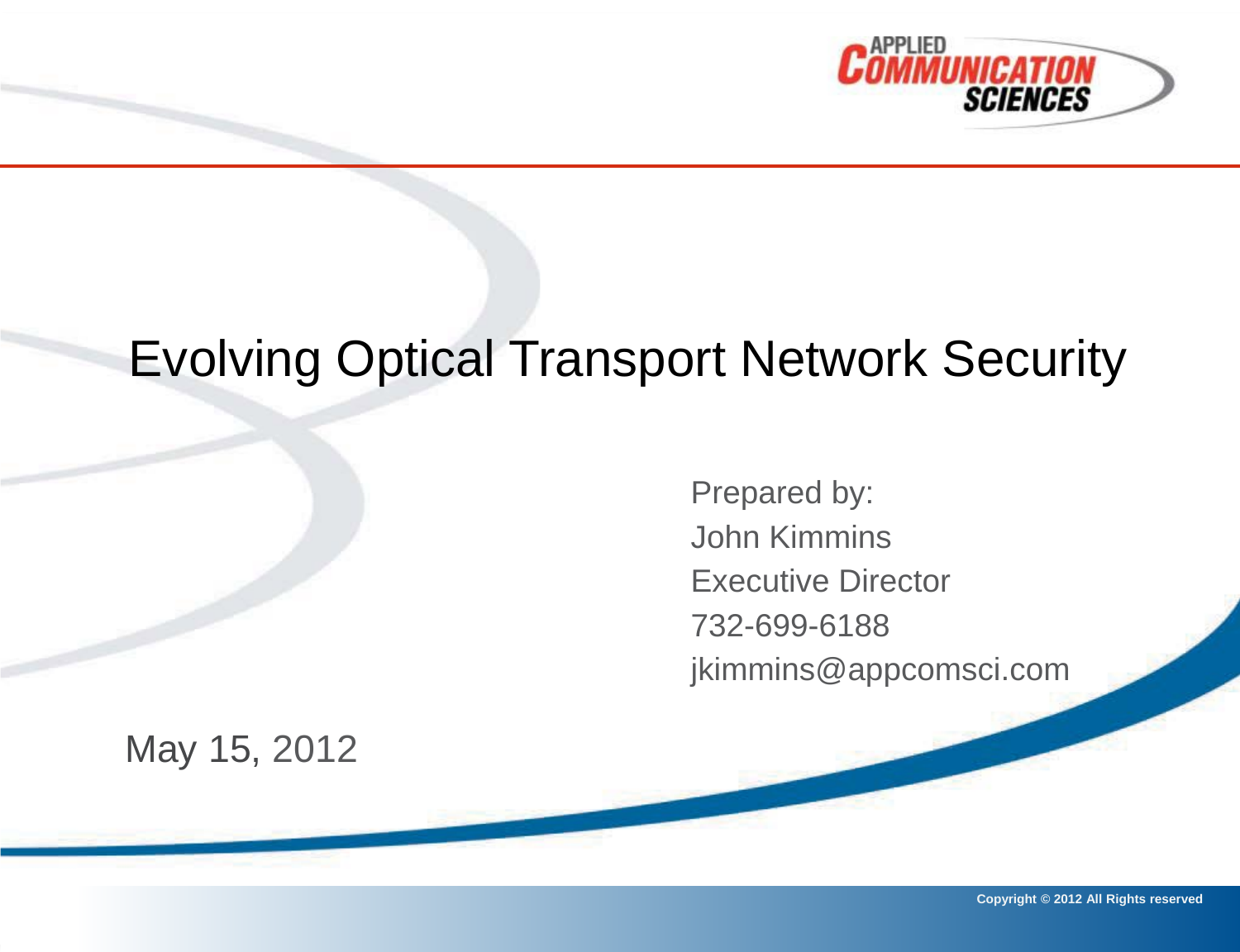

- Overview of Optical Communications and Transport Networks
- Evolving Transport Network Technology
- Potential Security Issues
- Security Risk Management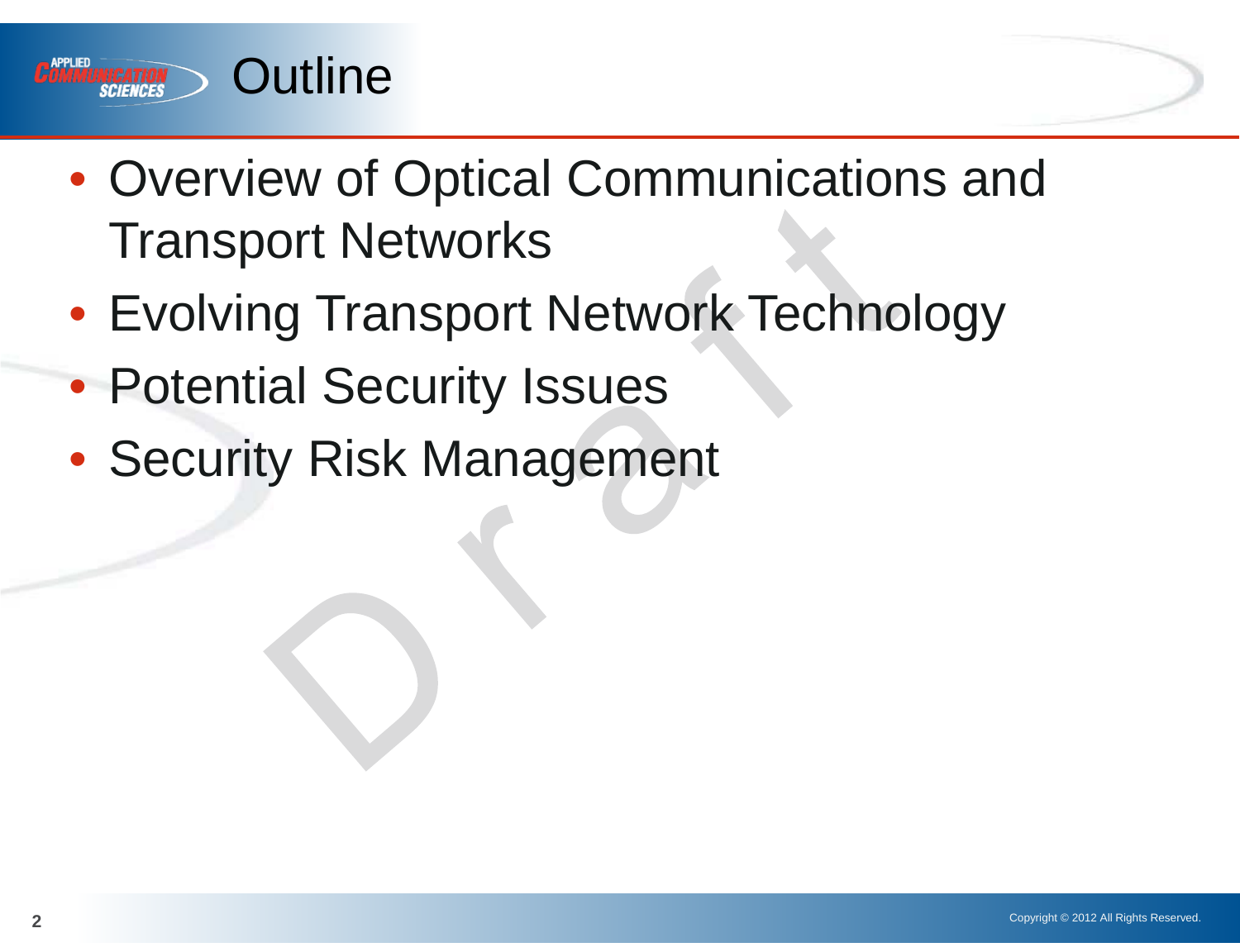

## Drivers for Optical Communications

- Exploding bandwidth demands
	- − Annual growth of 50% or more to support services such as
		- − 3G and 4G wireless (backhaul)
		- − Streaming video
		- − Cloud services
		- − On-line gaming
	- − Capacity of optical systems is hundreds of times greater than that of electrical or radio-wave systems
- Need for agility, scalability and sustainability to meet rising customer expectations
	- − Shift from relatively static TDM-based services to rapidly changing IP/Ethernet-based services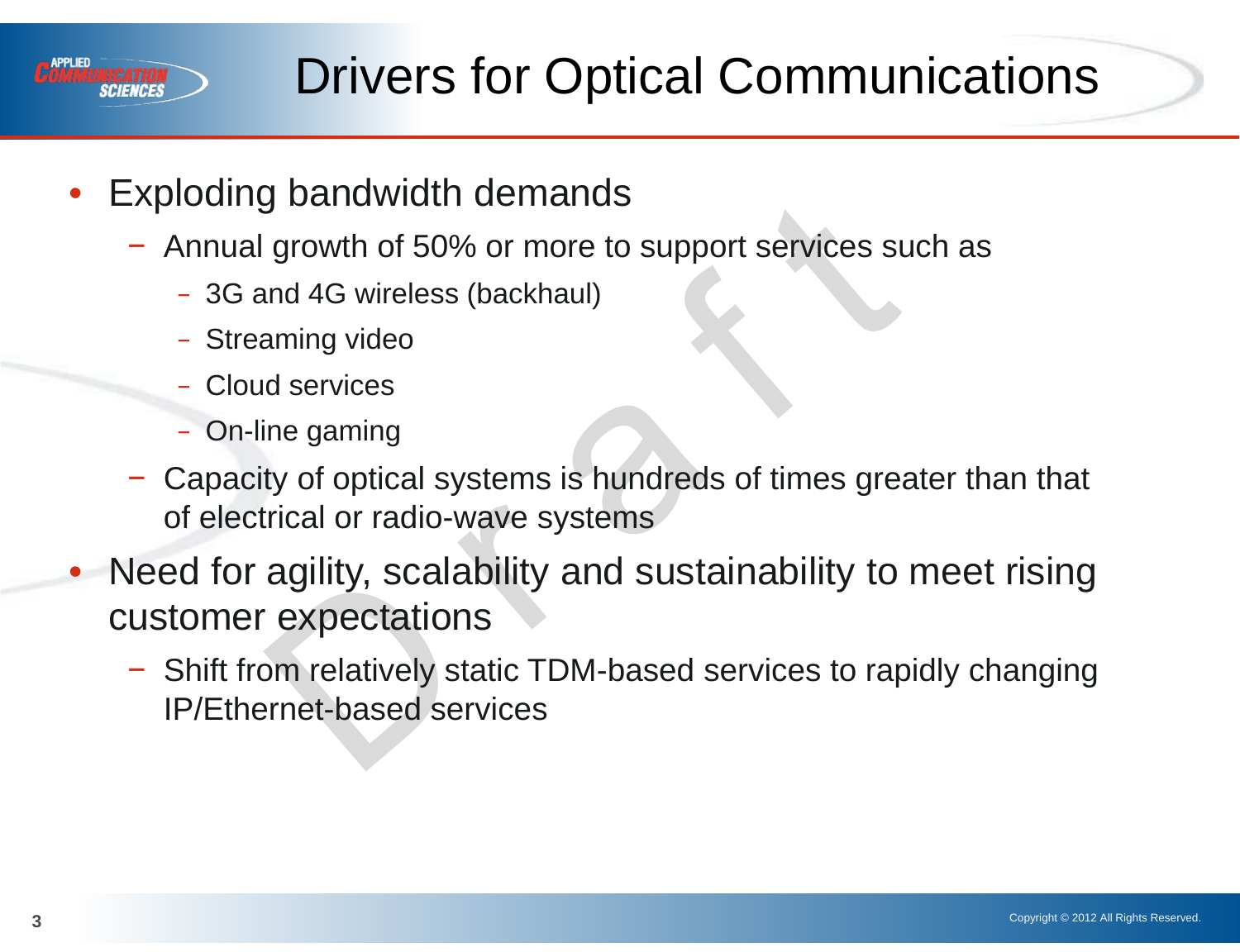#### **APPLIED** Optical Communications Stack Options **NICATION<br>Sciences**

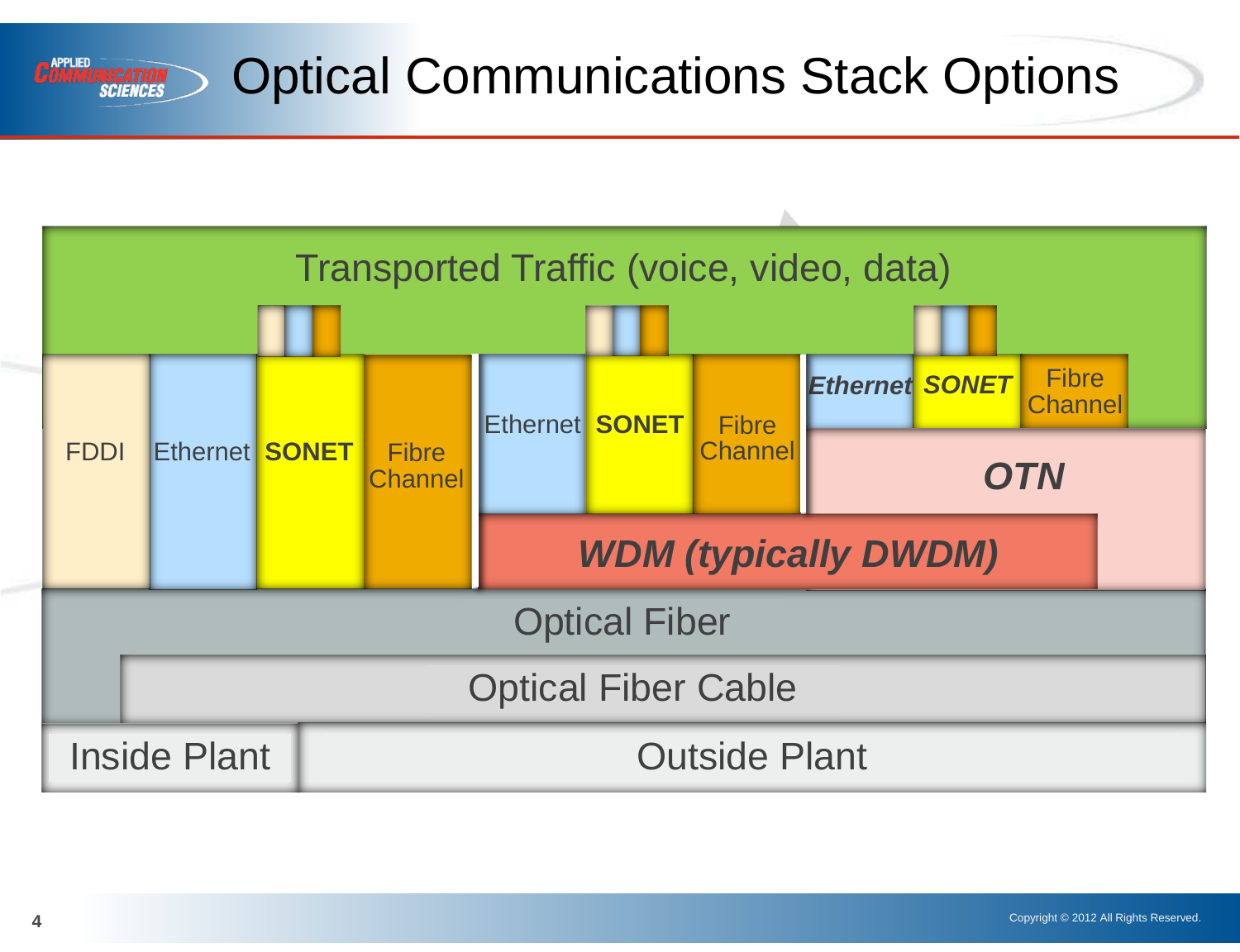

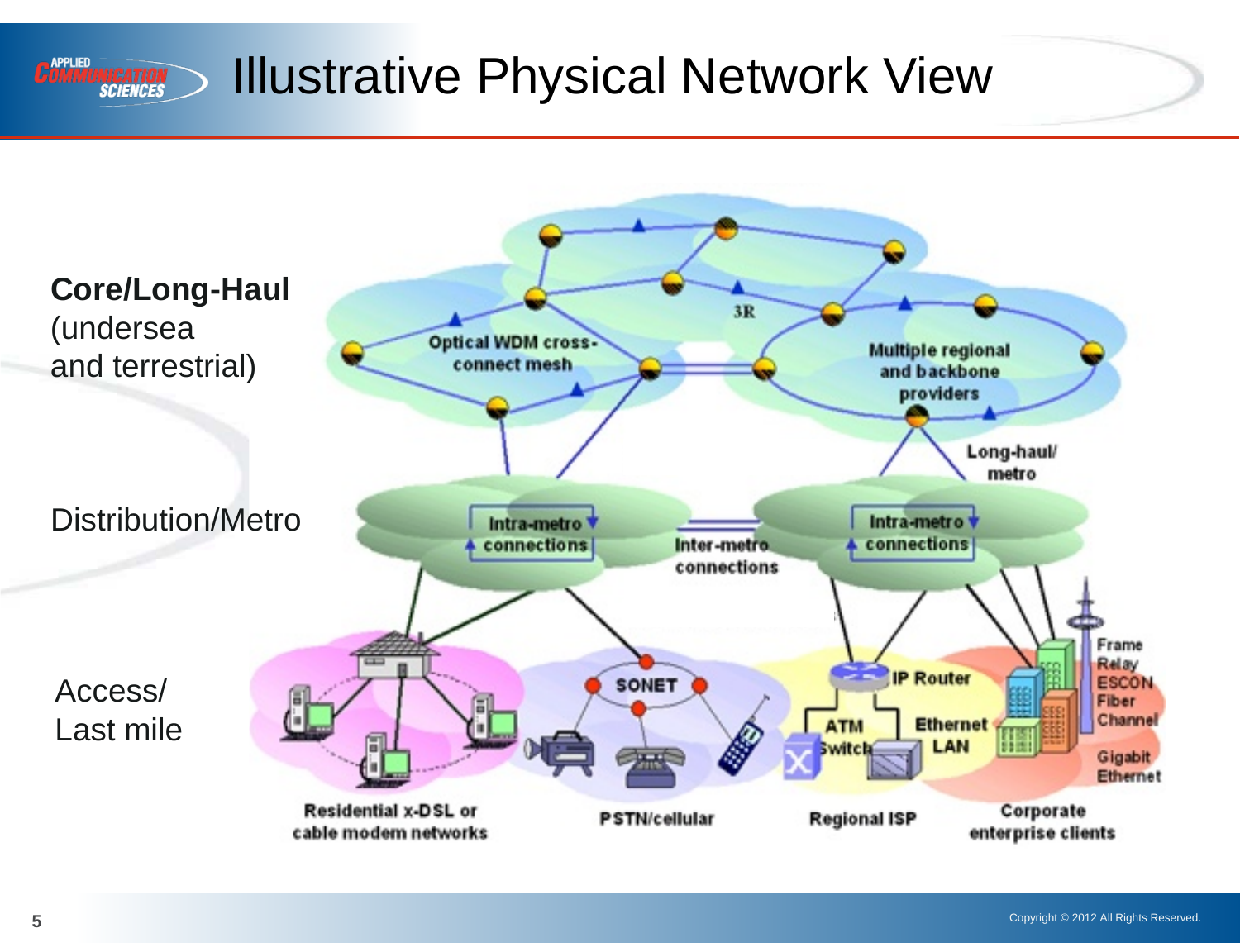# Evolving Transport Network Technology - 1

- Automatically Switched Optical Network (ASON) is an emerging control plane technology that
	- − Automates discovery and provisioning of network resources and connections
	- − Allows for customer control over optical network connections
	- − Permits dynamic policy-driven network control
- Transport network changes are initiated by a customer or management system
- Signaling controls the creation and removal of connections
- Customer connects to the transport plane through a physical interface and communicates with the control plane via a User Network Interface (UNI)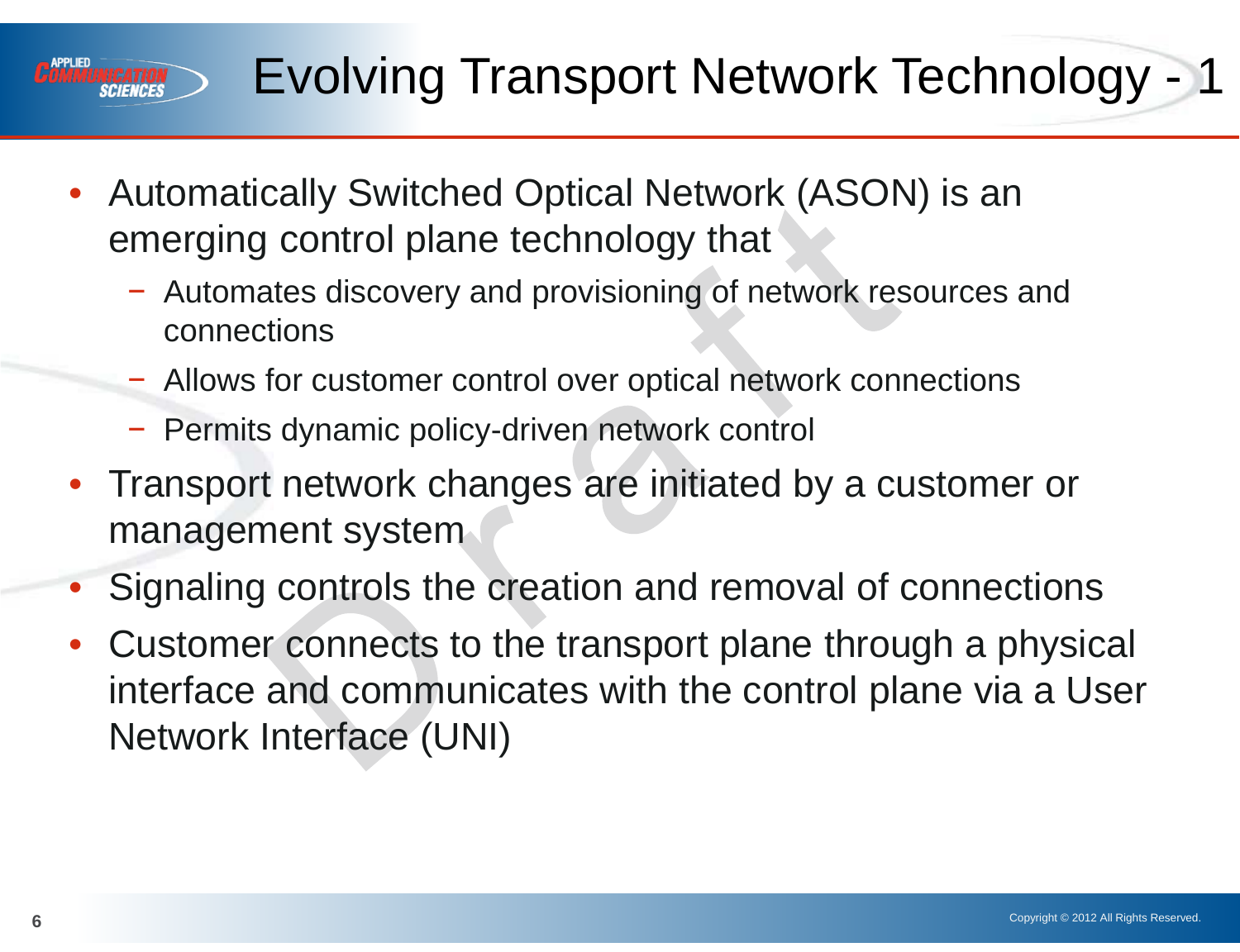# Evolving Transport Network Technology - 2

- Automated provisioning allows for
	- Dynamic bandwidth allocation based on demand
	- Quick end-to-end connection setup and teardown
	- Efficient rerouting and resource usage
	- − Reduced labor costs associated with manual tasks and customer/service provider interactions
	- − Time-efficient response to changing customer needs
- ASON also supports
	- − Connection protection and restoration
	- Address and wavelength assignment
	- − Traffic engineering
	- − Many Quality of Service (QoS) levels
	- Multiple types of traffic (though it may be optimized for IP)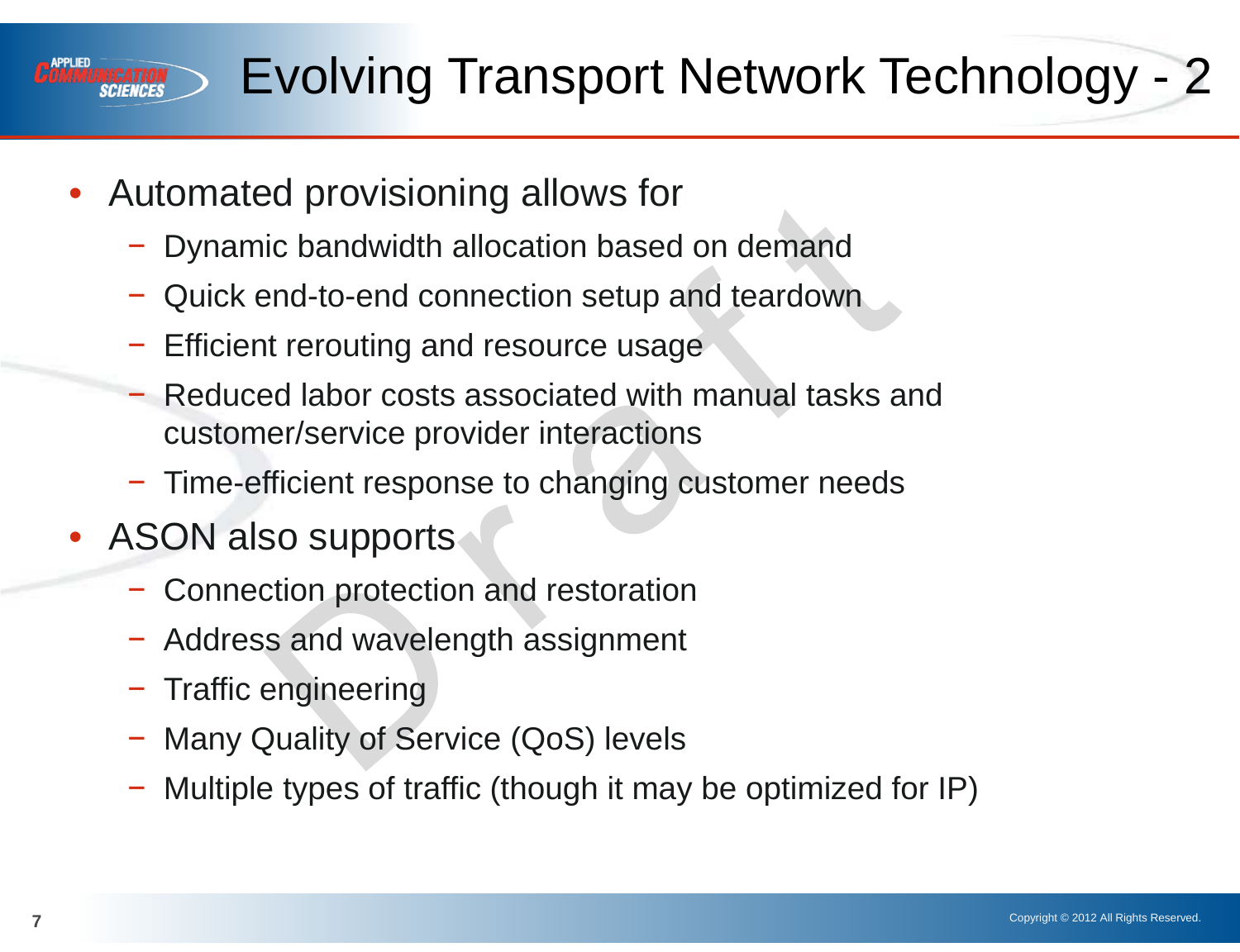

- Service demarcation points are where call control is provided
- Inter-domain interfaces are service demarcation points



**APPLIED** 

*SCIENCES*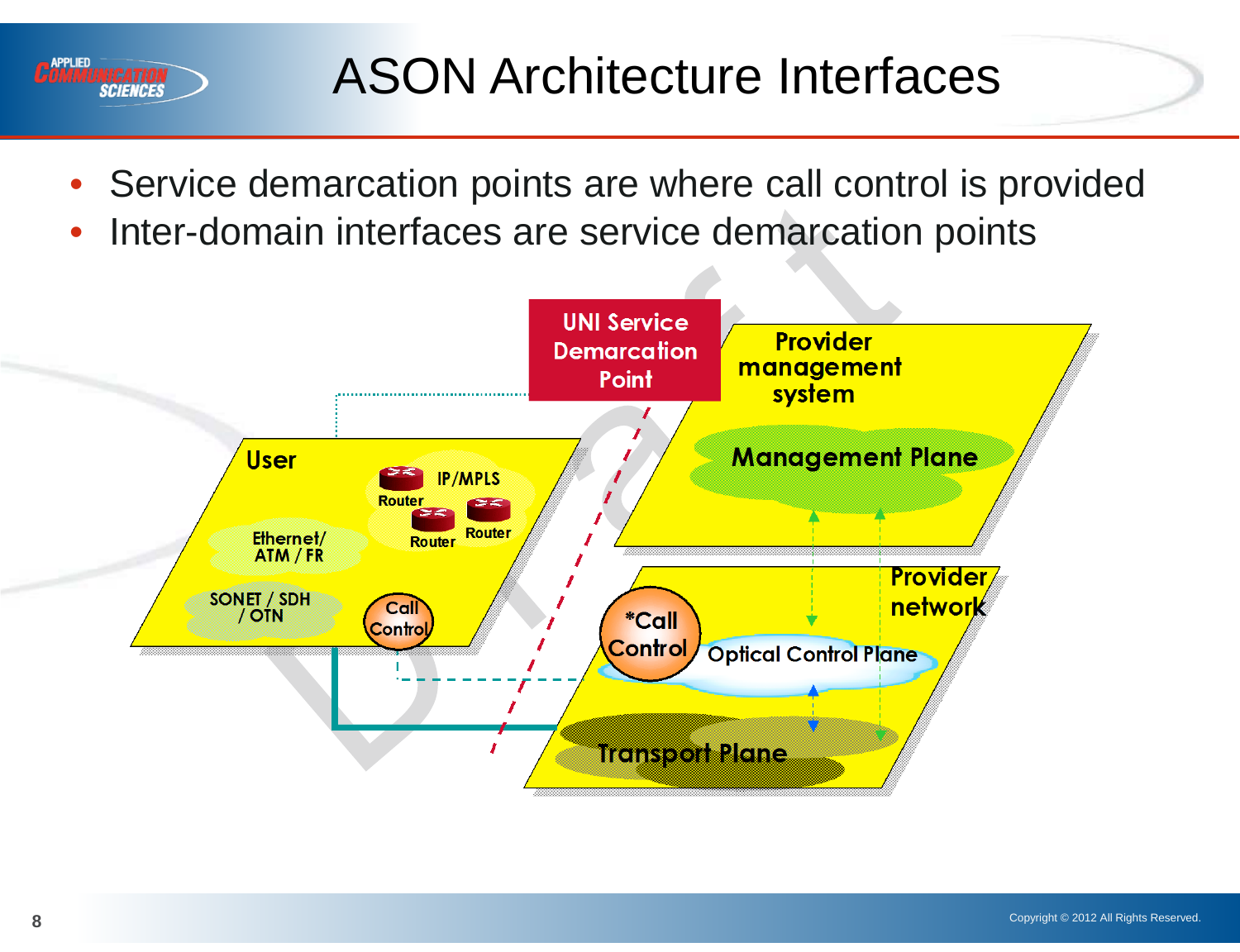

# ASON Network Interfaces

**Provider A** 

**E-NNI**

**I-NNI**

• User-Network Interface (UNI)

**UNI UNI-C UNI-N**

- Separates the concerns of the user and provider
- Enables client-driven end-to-end service activation
- External Network-Network Interface (E-NNI) enables
	- End-to-end service activation
	- − Multi-carrier and vendor inter-working
	- Independence of survivability schemes for each domain
- Internal Network-Network Interface (I-NNI) supports
	- − Intra-domain connection establishment
	- Explicit connection operations on individual switches

UNI and E-NNI are supported by a family of ITU-T and OIF signaling protocols

**E-NNI Domain 2** 

**E-NNI**

**UNI UNI-N UNI-C**

**Provider A Provider B NE**

**Domain 1**

• I-NNI is considered proprietary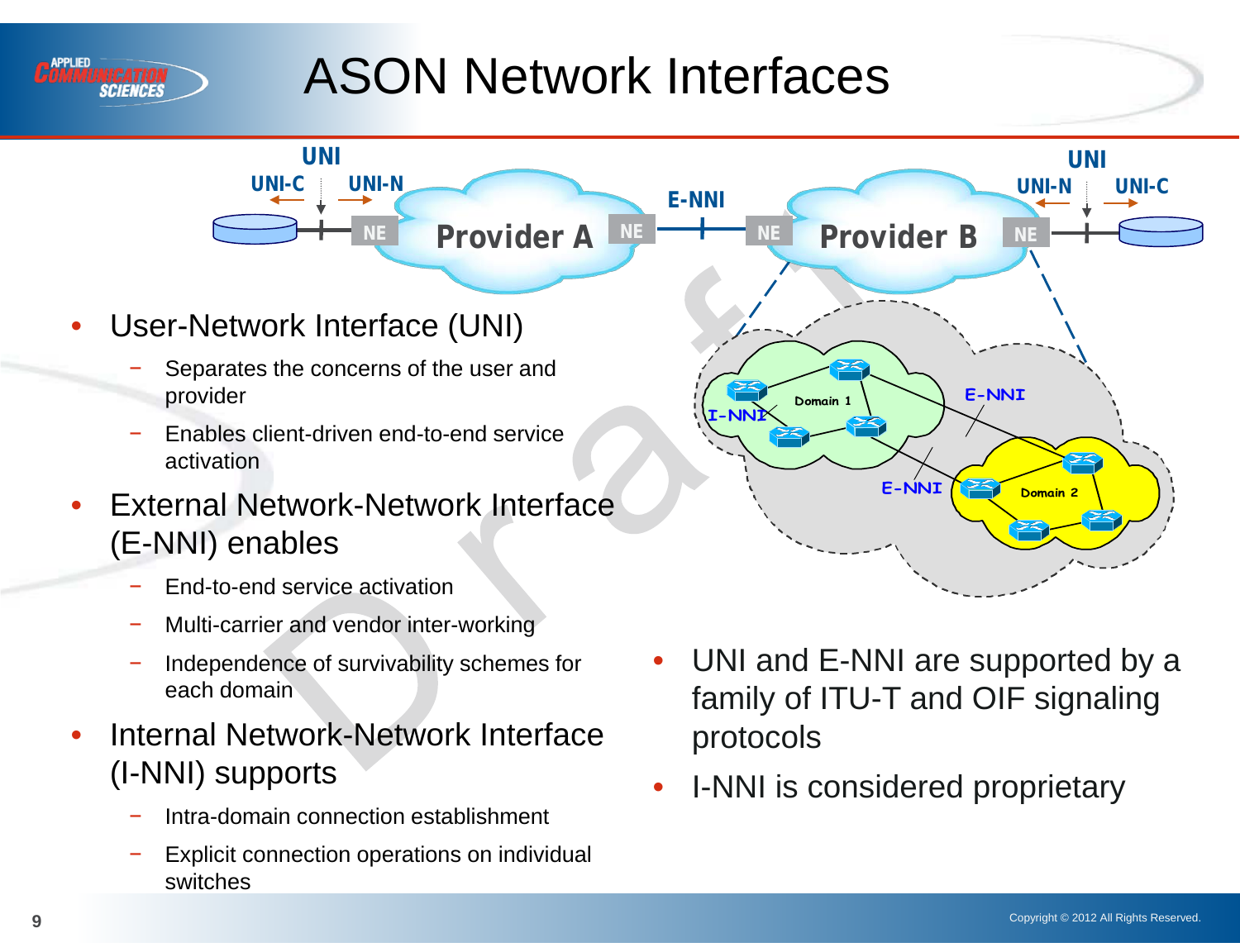#### Growth of the Security Threats **SCIENCES**



1

**APPLIED**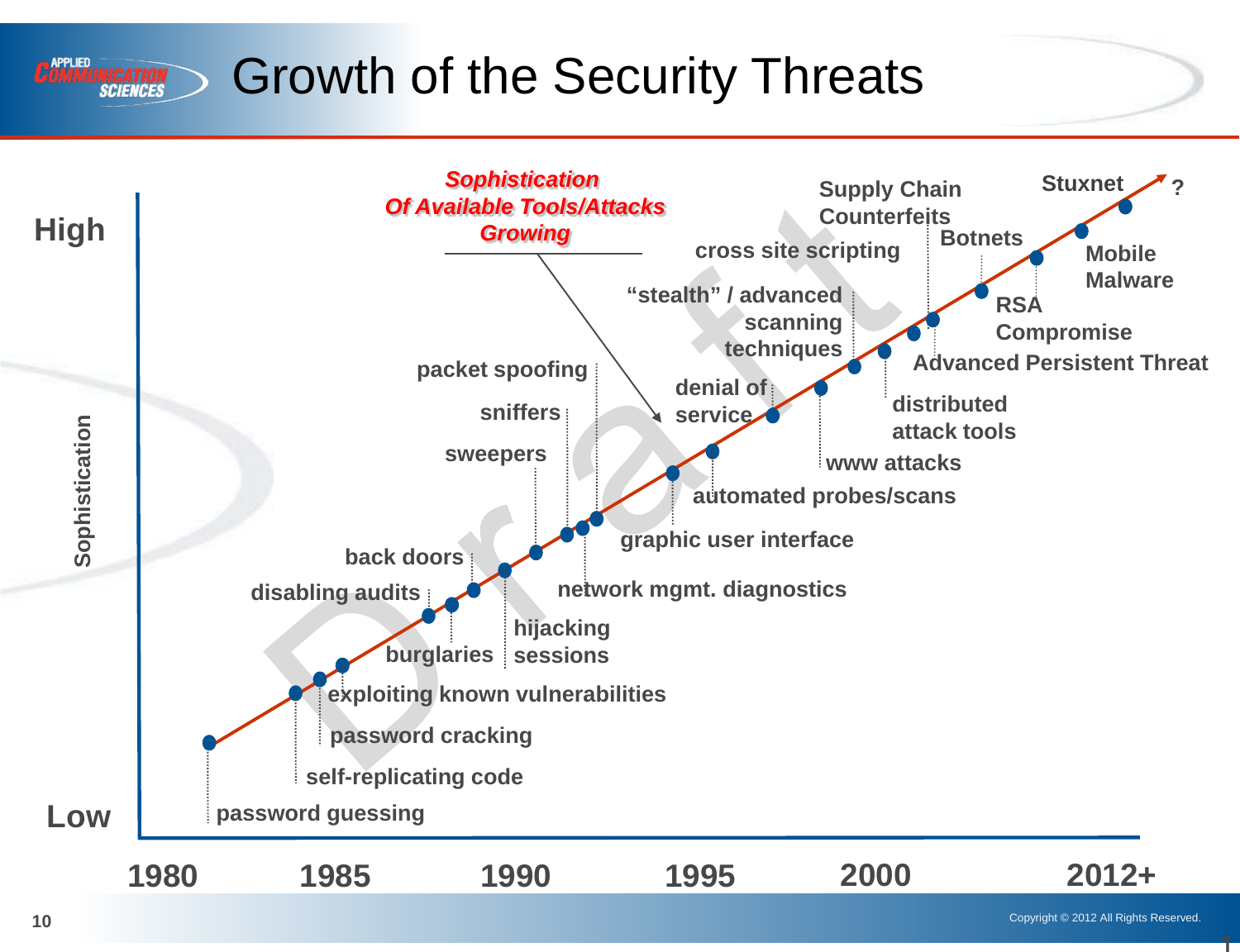

- Increases the exposure of the core optical transport network
	- − With new user interface, unauthorized bandwidth requests may enable denial-of-service attacks
	- New routing protocols may not be sufficiently protected and create network instability
	- − Network forensics may be more difficult in a dynamic environment
	- Connections may be temporarily set up to support potential attacks and then disappear
- Gateway products will be emerging to mediate network access
	- − Testing of security features will be required to determine protection level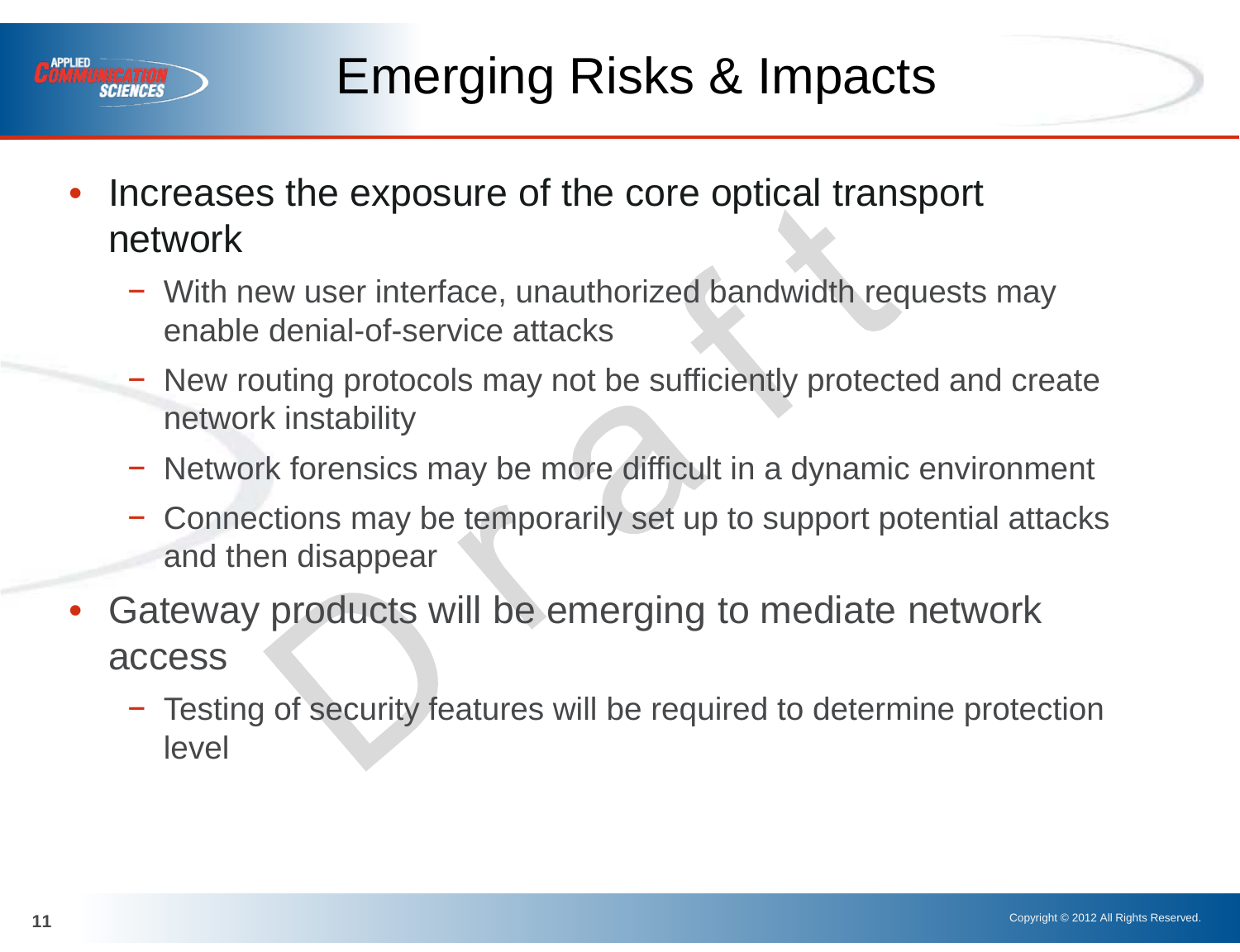

#### Security Risk Management Roadmap